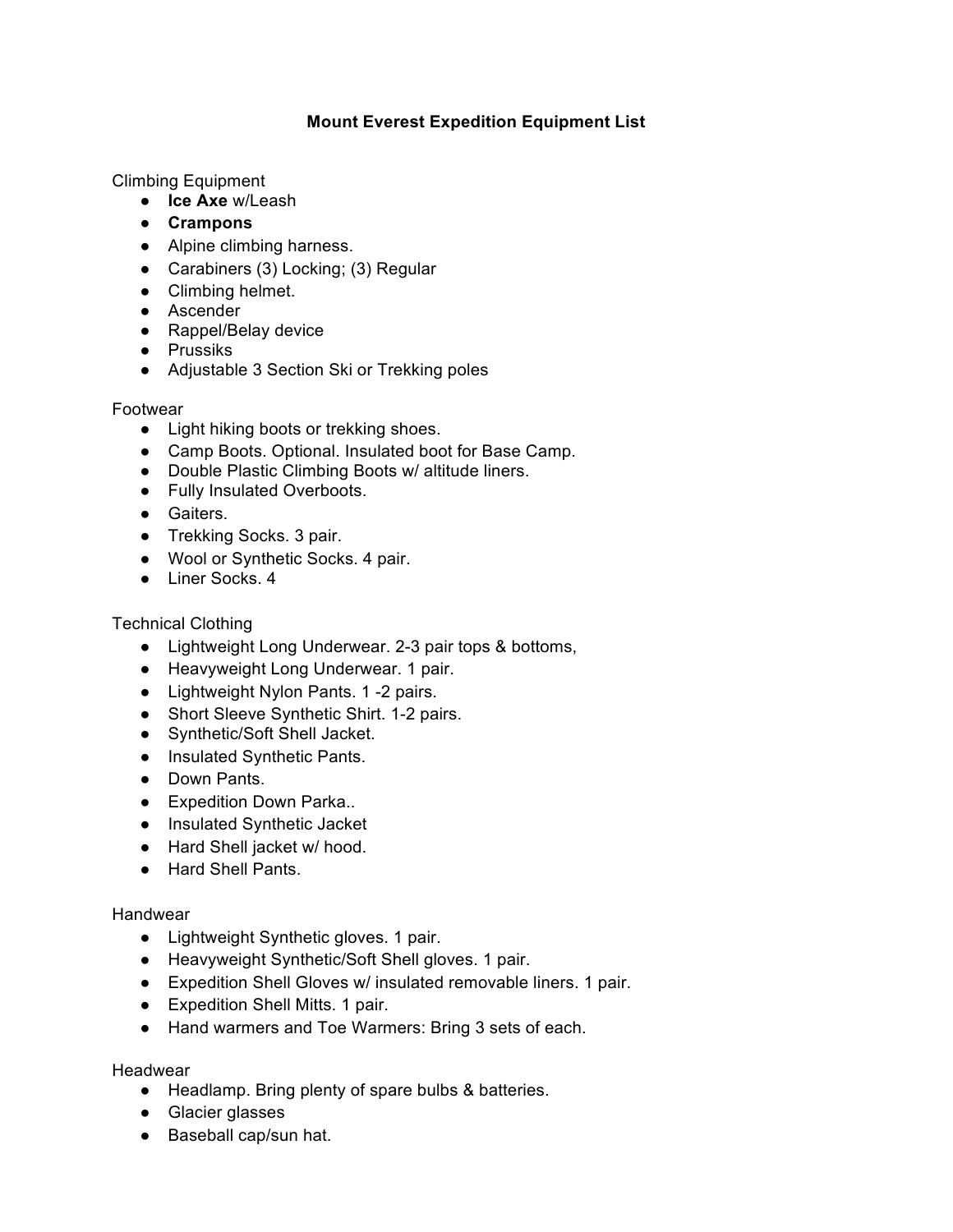- Ski Goggles
- Balaclava. (1) Heavyweight, (1) Lightweight. Heavyweight must fit over lightweight
- Warm synthetic/wool hat.
- Bandanas (2). Used to shade your neck.
- Neoprene face mask. Optional

Personal Equipment

- Expedition Backpack. 3,500 4,000 cu. in. There are many great packs.
- Trekking Backpack. 2,000 2,500 cu. in. (Optional)
- Sleeping Bag. (Expedition quality rated to at least -40°F).
- Sleeping Bag. (Expedition quality rated to at least -20°F). A second bag for Base Camp.
- Self Inflating pads(2). Two 3/4 or full length pads.
- Closed-Cell foam pad. used in combination with your self inflating pad.
- Cooking Gear: Cup: 16oz. plastic insulated mug with snap-on lid
- Spoon
- Bowl
- Sunscreen. SPF 40 or better
- Lipscreen. SPF 20 or better, at least 2 sticks.
- Water Bottles: 2 to 3
- Water Bottle parkas for the big bottles.
- Toiletry bag. Include toilet paper, hand sanitizer and small towel (as well as tooth brush, tooth paste etc.)
- Pee Bottle (1 Liter). Large mouth, clearly marked water bottle for use in tent.
- Camp Knife or Multi Tool.
- Thermos. 1 Liter capacity.
- Camera gear. Optional.
- Compression Stuff Sacks. Especially for sleeping bags and clothing.

#### First Aid

- Small personal first-aid kit
- Drugs/Medications/Prescriptions

Geology Field Equipment

- Estwing geologic rock hammer
- Geologic compass (0-360o, *not* quadrant)
- Hand lens (Bausch & Lomb Hastings Triplet, 7x and 10x) with neck lanyard
- Rite in the Rain geologic field notebook
- Rite in the Rain "Trekker" all-weather pen
- Mechanical pencil (0.5 mm) and eraser
- Small protractor and short metric ruler
- Two waterproof markers (Sharpie twin-tip in black or red)
- Acid bottle with 10% HCl
- Field pouch for your field book, pens/pencils, etc.
- Rock sample bags (zip-lock heavy-duty freezer bags)
- Digital camera and video camera
- Wristwatch with altimeter/barometer
- GPS receiver
- Plenty of water or hot tea in an insulated bottle; energy snacks
- Sun-screen, SPF chap stick, sunglasses/goggles